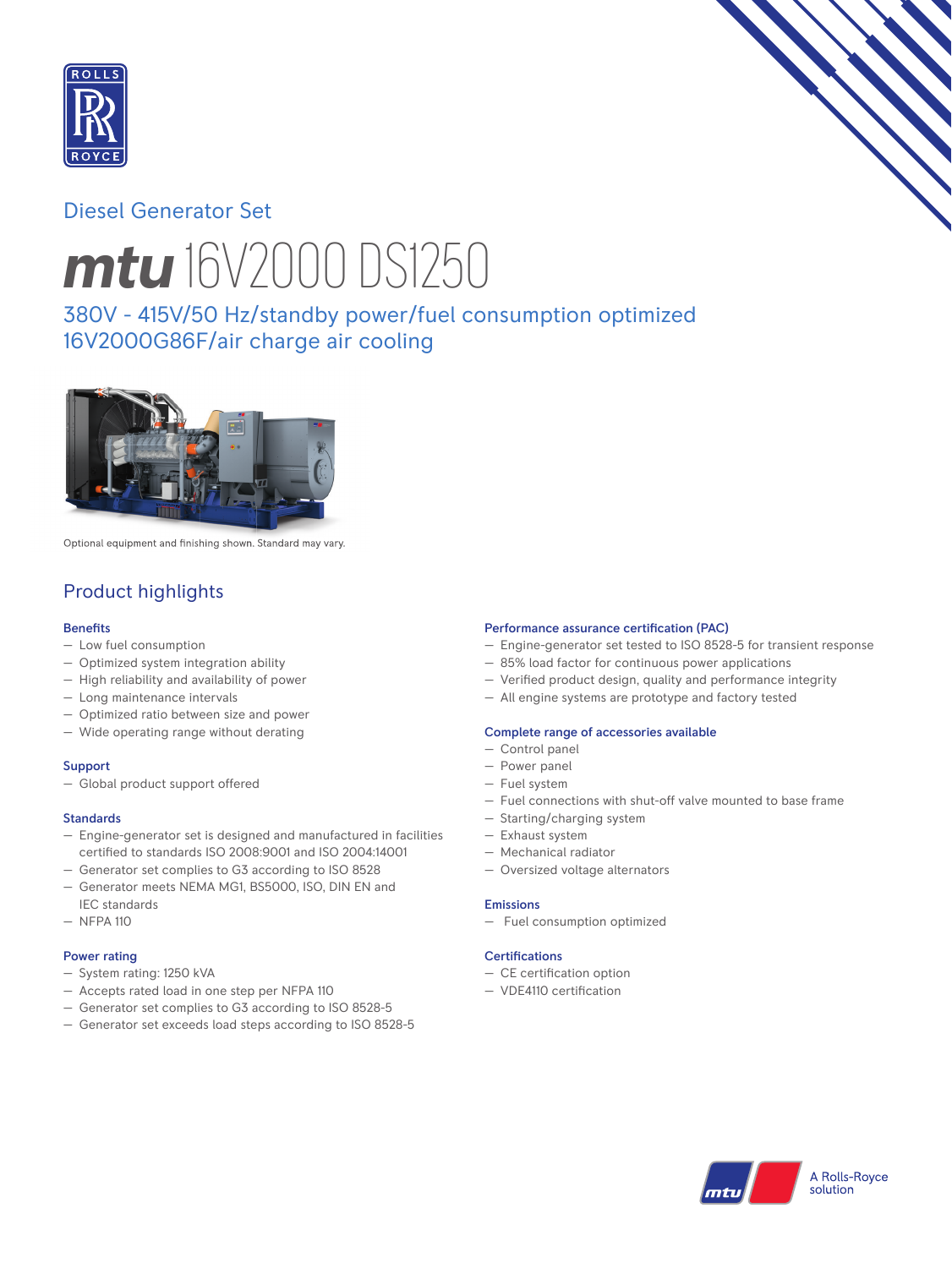# Application data<sup>1)</sup>

# Fuel consumption optimized

| Engine                       |      |              |
|------------------------------|------|--------------|
| Manufacturer                 |      | mtu          |
| Model                        |      | 16V2000G86F  |
| Type                         |      | 4-cycle      |
| Arrangement                  |      | 16V          |
| Displacement: l              |      | 35.7         |
| Bore: mm                     |      | 135          |
| Stroke: mm                   |      | 156          |
| Compression ratio            |      | 17.5         |
| Rated speed: rpm             |      | 1500         |
| Engine governor              |      | ADEC (ECU 9) |
| Speed regulation             |      | ± 0.25%      |
| Max power: kWm               |      | 1100         |
| Mean effective pressure: bar |      | 24.6         |
| Air cleaner                  |      | dry          |
| <b>Fuel system</b>           |      |              |
| Maximum fuel lift: m         |      | 5            |
| Total fuel flow: I/min       |      | 30           |
| Fuel consumption $2$         | 1/hr | a/kwh        |

|                                |      |       | M  |
|--------------------------------|------|-------|----|
| Fuel consumption <sup>2)</sup> | 1/hr | g/kwh |    |
| At 100% of power rating:       | 256  | 193   | Ex |
| At 75% of power rating:        | 190  | 191   | Еx |
| At 50% of power rating:        | 131  | 197   | Fх |
|                                |      |       |    |

# Lube oil system

| 102             |
|-----------------|
| 10 <sub>3</sub> |
| 105             |
| 4.5             |
| Δ               |
|                 |

| <b>Fuel consumption optimized</b>                      |         |
|--------------------------------------------------------|---------|
| <b>Combustion air requirements</b>                     |         |
| Combustion air volume: m <sup>3</sup> /s               | 1.28    |
| Max, air intake restriction: mbar                      | 40      |
| Cooling/radiator system                                |         |
| Coolant flow rate (HT circuit): m <sup>3</sup> /hr     | 41.6    |
| Heat rejection to coolant: kW                          | 425     |
| Heat rejection to charge air: kW                       | 235     |
| Heat radiated to ambient: kW                           | 40      |
| Fan power for mech. radiator (40°C): kWm               | 43.4    |
| Fan power for mech. radiator (50°C): kWm               | 43.4    |
| Air flow required for mech. radiator                   |         |
| $(40^{\circ}$ C) cooled unit: $m^{3}/min$              | 1462    |
| Air flow required for mech. radiator                   |         |
| (50°C) cooled unit: m <sup>3</sup> /min                | 1462    |
| Engine coolant capacity (without cooling equipment): I | 70      |
| Radiator coolant capacity (40°C): I                    | 74      |
| Radiator coolant capacity (50°C): l                    | 106     |
| Max. coolant temperature (warning): °C                 | 102     |
| Max. coolant temperature (shutdown): °C                | 105     |
| <b>Exhaust system</b>                                  |         |
| Exhaust gas temp. (after turbocharger): °C             | 545     |
| Exhaust gas volume: $m^3/s$                            | 3.45    |
| Maximum allowable back pressure: mbar                  | 50      |
| Minimum allowable back pressure: mbar                  | 30      |
| Generator                                              |         |
| Protection class                                       | IP23    |
| Insulation class                                       | н.      |
| Voltage regulation (steady state)                      | ± 0.25% |
| Rado interference class                                | N       |

1 All data refers only to the engine and is based on ISO standard conditions (25°C and 100m above sea level).

2 Values referenced are in accordance with ISO 3046-1. Conversion calculated with fuel density of 0.83 g/ml. All fuel consumption values refer to rated engine power.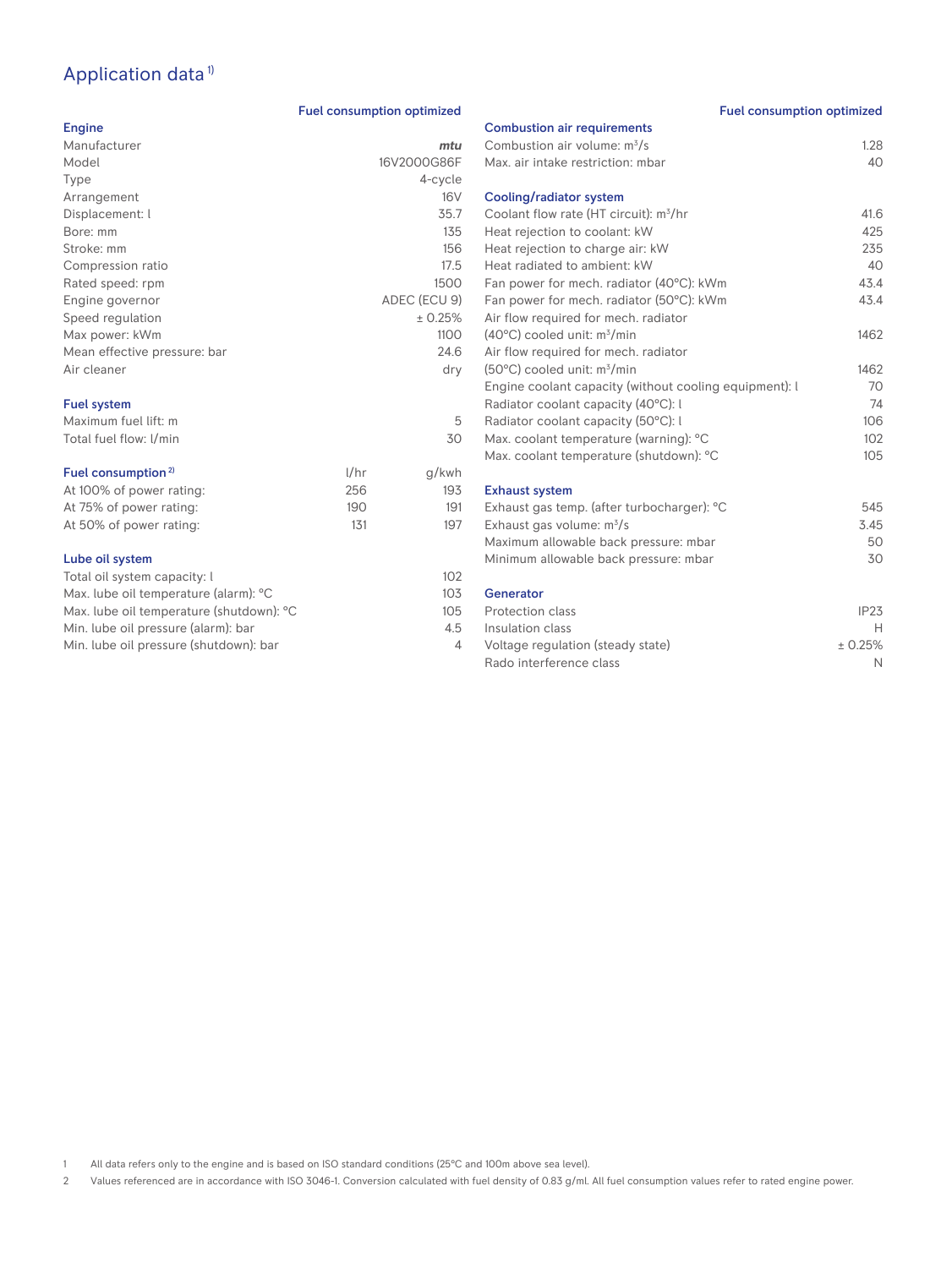# Standard and optional features

# System ratings (kW/kVA)

| <b>Generator model</b>                                            | <b>Voltage</b> | with mechanical radiator** |      |             |
|-------------------------------------------------------------------|----------------|----------------------------|------|-------------|
|                                                                   |                | kWel                       | kVA* | <b>AMPS</b> |
| Leroy Somer LSA 50.2 M6<br>(Low voltage<br>Leroy Somer standard)  | 380 V          | 1000                       | 1250 | 1899        |
|                                                                   | 400 V          | 1000                       | 1250 | 1804        |
|                                                                   | 415 V          | 1000                       | 1250 | 1739        |
| Leroy Somer LSA 50.2 L7<br>(Low voltage<br>Leroy Somer oversized) | 380 V          | 1000                       | 1250 | 1899        |
|                                                                   | 400 V          | 1000                       | 1250 | 1804        |
|                                                                   | 415 V          | 1000                       | 1250 | 1739        |
| Marathon 740RSL7183<br>(Low voltage<br>Marathon standard)         | 380 V          | 992                        | 1240 | 1884        |
|                                                                   | 400 V          | 1000                       | 1250 | 1804        |
|                                                                   | 415 V          | 1000                       | 1250 | 1739        |
| Marathon 742RSL7185<br>(Low voltage<br>Marathon oversized)        | 380 V          | 992                        | 1240 | 1884        |
|                                                                   | 400 V          | 1000                       | 1250 | 1804        |
|                                                                   | 415 V          | 1000                       | 1250 | 1739        |

 $*$  cos phi = 0.8

\*\* BE, fuel optimized: max. power available up to: open power unit 40°C/400m; NOx emission optimized, EPA Tier 2 compl., NEA: standard operating conditions/open power unit 25°C/100m

Electrical outputs may vary depending on generator voltage and ambient conditions. For power outputs consult your *mtu* dealer. Intake air depression/mbar: 15mbar

Exhaust back pressure/mbar: 30mbar

## Engine

- 4-cycle
- Standard single stage air filter
- Oil drain extension & shut-off valve
- Full flow oil filters
	-

# Generator

- **Leroy Somer low voltage generator**
- Meets NEMA MG1, BS5000, IEC 60034-1, VDE 0530, DIN EN 12601, AS1359 and ISO 8528 requirements
- Superior voltage waveform
- Solid state, volts-per-Hertz regulator
- 4 pole three-phase synchronous generator
- Brushless, self-excited, self-regulating, self-ventilated
- Digital voltage regulator
- Anti condensation heater
- Closed crankcase ventilation
- Governor-electronic isochronous ADEC/ECU9
- Common rail fuel injection
- **Dry exhaust manifold**
- Electric starting motor (24V)
- **Fuel consumption optimized engine**
- Stator winding Y-connected, accessible neutral (brought out)
- Protection IP 23
- **less than 5% harmonic distorsion**
- 2/3 pitch stator windings
- No load to full load regulation
- $\blacksquare$   $\pm$  0.25% voltage regulation no load to full load
- **Insulation class H, utilization acc. to H**
- Radio suppression EN55011, group 1, cl. B
- Short circuit capability 3xIn for 10sec
- Sustained short circuit current of up to 300% of the rated current for up to 10 seconds (Leroy Somer generator)
- Winding and bearing RTDs (without monitoring)
- Excitation by AREP + PMI
- Mounting of CT's: 3x 2 core CT's
- Voltage setpoint adjustment ±10V
- $\Box$  Sustained short circuit current of up to 250% of the rated current for up to 10 seconds (Marathon generator)
- $\Box$  Marathon low voltage generator
- O Oversized generator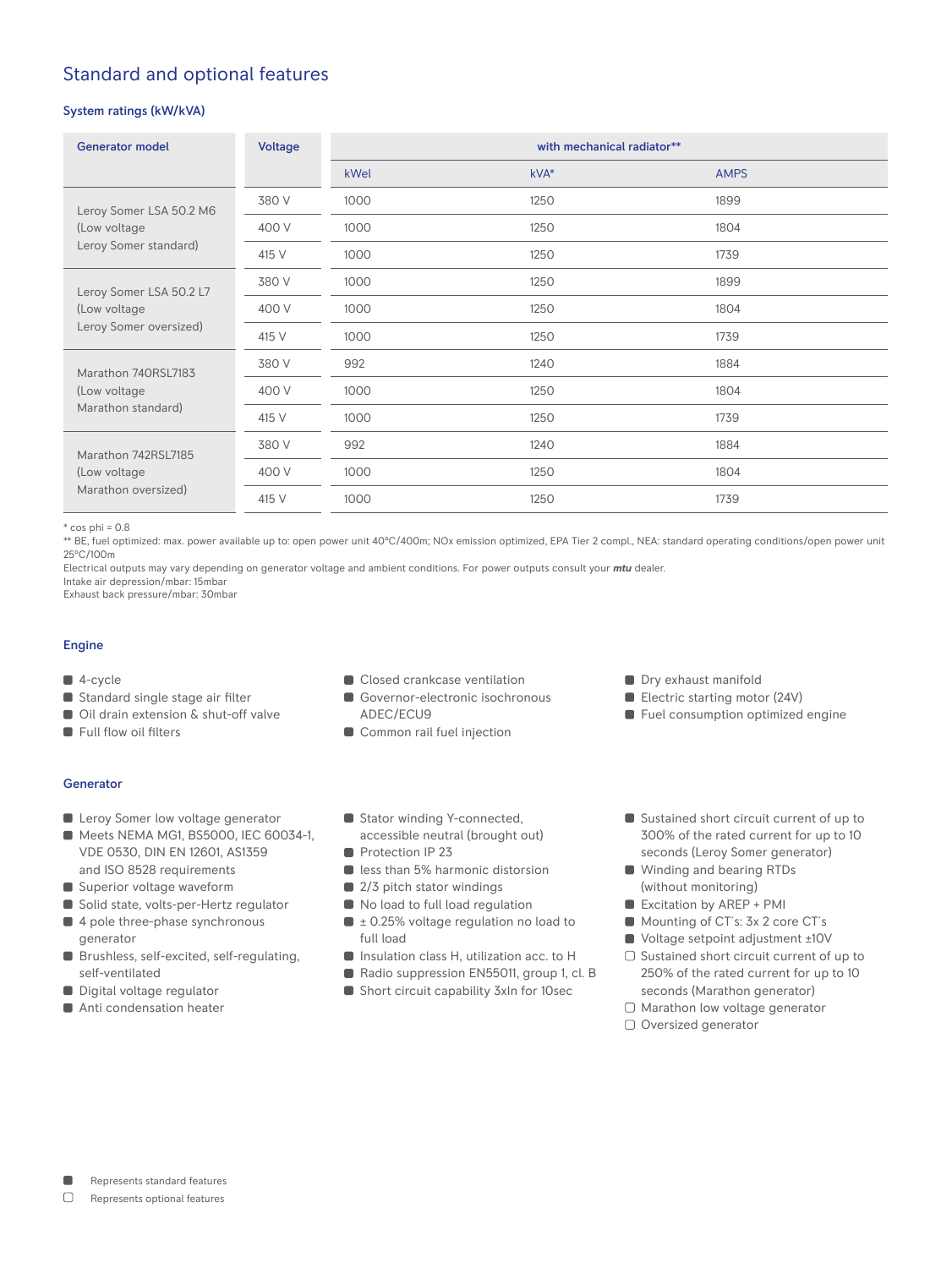# Standard and optional features

### Cooling system

- **Jacket water pump**
- **Thermostat(s)**
- Control panel
- Pre-wired control cabinet for easy application of customized controller (V1+)
- $\Box$  Island operation (V2)
- $\Box$  Automatic mains failure operation with ATS (V3a)
- Automatic mains failure operation incl. control of generator and mains breaker (V3b)
- $\Box$  Island parallel operation of multiple gensets (V4)
- $\Box$  Automatic mains failure operation with short (< 10s) mains parallel overlap synchronization (V5)
- $\Box$  Mains parallel operation of a single genset (V6)

## Power panel

## Available in 600x600

□ Phase monitoring relay 230V/400V

Fuel system

**Flexible fuel connectors mounted to base** frame

#### Starting/charging system

■ 24V starter Starter Starter batteries, cables, rack,

## Mounting system

- 
- 
- Exhaust system
- $\Box$  Exhaust bellows with connection flange Exhaust silencer with
- 10 dB(A) sound attenuation
- Air charge air cooling
- **Mechanical radiator**
- $\Box$  Mains parallel operation of multiple gensets (V7)
- □ Basler controller
- □ Deif controller
- Complete system metering
- Digital metering
- **Engine parameters**
- Generator protection functions
- **Engine protection**
- SAE J1939 engine ECU communications
- **Parametrization software**
- **Multilingual capability**
- **Multiple programmable contact inputs**
- **Multiple contact outputs**
- Event recording
- Jacket water heater
- $\blacksquare$  IP 54 front panel rating with integrated gasket
- Different expansion modules
- $\Box$  Remote annunciator
- Daytank control
- Generator winding-and bearing temperature monitoring
- □ Differential protection with multi-function protection relay

□ Plug socket cabinet for 230V

compatible Euro

□ Fuel cooler

Modbus TCP-IP

- $\Box$  Supply for battery charger  $\Box$  Supply for jacket water heater
	- $\Box$  Fuel filter with water separator
		- $\Box$  Switchable fuel filter with water separator

disconnect switch

 $\Box$  Exhaust silencer with

30 dB(A) sound attenuation

- 
- □ Battery charger Redundant starter 2x 7.5kW
- 
- $\Box$  Welded base frame  $\Box$  Resilient engine and generator mounting  $\Box$  Modular base frame design
	- $\Box$  Exhaust silencer with 40 dB(A) sound attenuation Y-connection-pipe